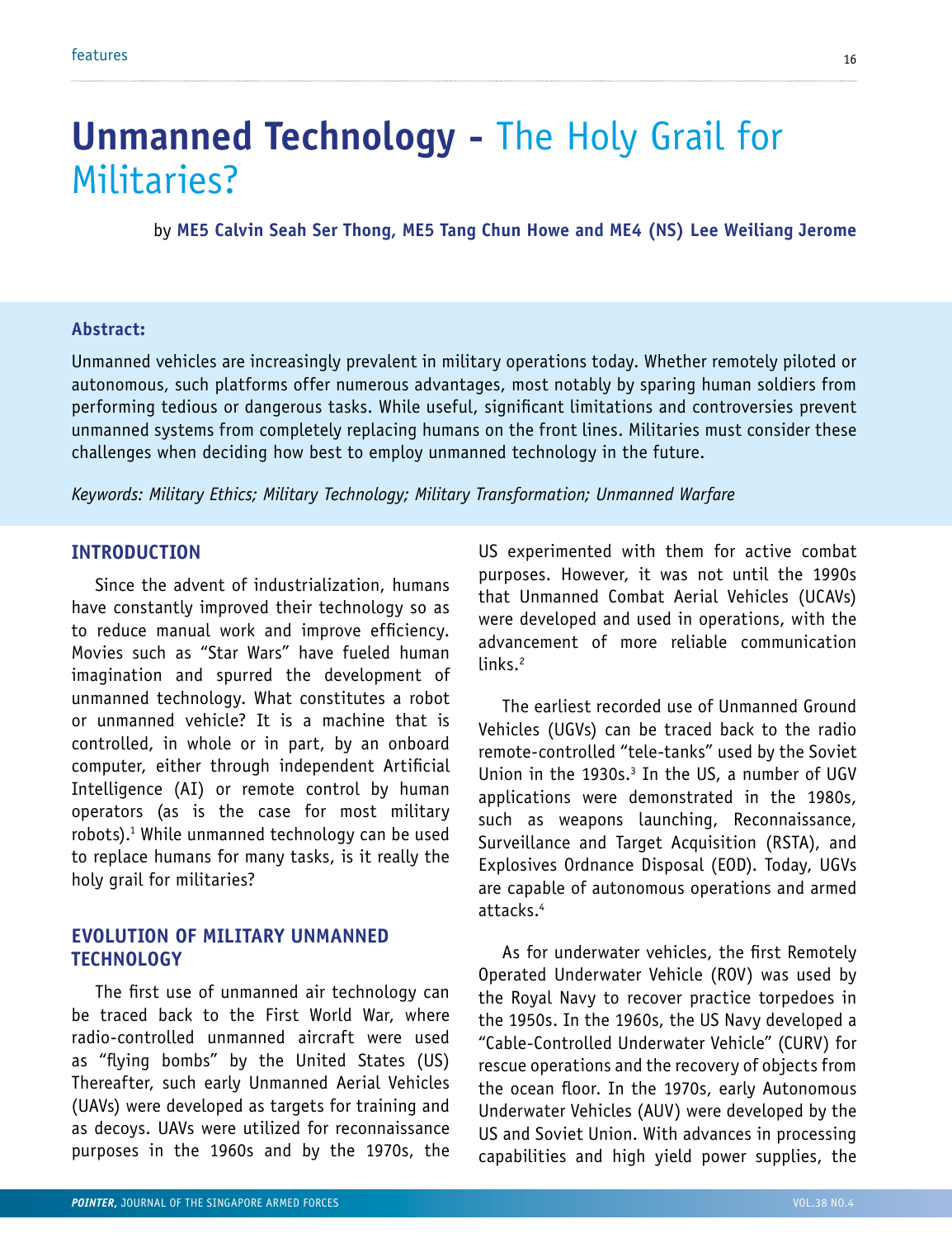

21<sup>st</sup> century has seen more widespread use of ROV and AUV in mine clearing and inspection, anti-submarine warfare, and area protection.<sup>5</sup>

The evolution of unmanned technology has seen its increasing prevalence in modern warfare, including asymmetrical warfare. The US in particular has deployed thousands of UAVs in its current operations and is relying more and more on the use of UCAVs in recent campaigns, with "nearly four times as many drone strikes in Pakistan during the first two years of the Obama administration as there were during the entire Bush administration."6

## **Advantages and Disadvantages of Unmanned Technology**

#### **Advantages**

What are the advantages offered by unmanned systems that see them gaining favor with many militaries? The following might provide an answer:

1. **Capability Increase, Force Multiplier.** Unmanned systems can provide a capability increase to forces through expanded surveillance capabilities and all-weather operations. Armed drones can "loiter, observe and strike, with a far more precise application of force."7 The possibility of deploying more than one unmanned system per human operator can also be a force multiplier, especially during force projection. At the same time, the task and load capacity of soldiers can also be increased with the aid of unmanned systems.

2. **Risk Reduction.** Unmanned systems can help reduce unnecessary risk to humans. They are ideal for filling roles that are known in the field as the "Three Ds": Dull, Dirty and Dangerous. Unmanned systems are able to reduce operational risks to soldiers such as Chemical, Biological, Radiological and Explosive (CBRE) threats or the breaching of obstacles, especially while under enemy fire.<sup>8</sup>

3. **Situation Awareness and Intelligence Gathering.** Unmanned systems can provide heightened situation awareness and are highly suitable for intelligence gathering. According to LG David Deptula of the United States Air Force (USAF), "the next phase will enable a single drone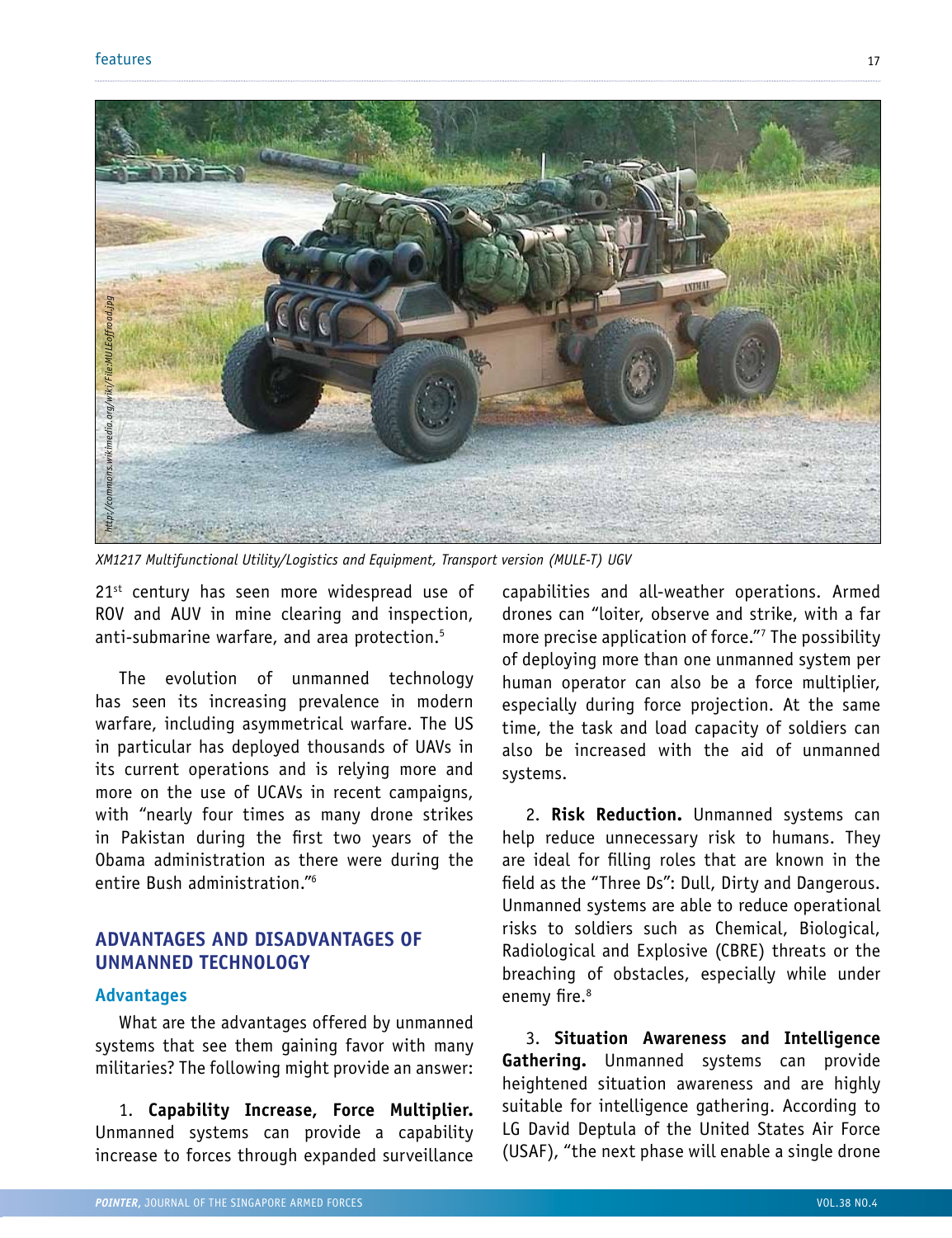to provide as many as 60 simultaneous live video feeds directly to combat troops. Some new drones will be as small as flies, others walk—all appear destined to work with decreasing human input."9

4. **Consistency.** Unmanned systems are consistent in performance as compared to humans who may be affected by fatigue, stress and other distractions. On the other hand, poorly programmed unmanned systems can also be consistently bad.

5. **Efficiency and Productivity Increase.** Like robots, unmanned systems can replace humans in low level, manual jobs, thus freeing manpower for higher value jobs. According to Lance Winslow, "it is estimated that for every soldier or airmen on the front line or participating at the tip of the sword, there are 20-25 military personnel in the command and control and logistical supply chain. Military robotics clearly increases efficiency and productivity."<sup>10</sup> Singer suggests that "unlike humans, robots can perform boring tasks with unstinting accuracy for long periods of time."11

#### **Disadvantages**

While the aforementioned advantages of unmanned systems seem numerous, they are not perfect. The following are some of their disadvantages:

1. **Human Dependency and Lack of Intelligence.** The main disadvantage of robots is that while they can replace human mechanical work very easily, they cannot replace human intelligence.<sup>12</sup> Robots are only good at what they are programmed for, thus they remain dependent on the human programmer to initiate the process. Furthermore, missions that require the use of human intuitive reasoning are still beyond the ability of unmanned systems.13

2. **Power and Energy Dependence.** While many of our power and energy sources have increasingly greater capacity, unmanned systems cannot last infinitely and are still plagued by the need to

*They are ideal for filling roles that are known in the field as the "Three Ds": Dull, Dirty and Dangerous.*

be recharged.<sup>14</sup> Power and energy remains an outstanding and critical issue.

3. **Security Vulnerabilities.** Just like computers, unmanned systems may be susceptible to cyber attacks. Two years ago the *Wall Street Journal* reported that "Iran-funded militants in Iraq were able to hack into US drone live-video feeds with \$26 off-the-shelf software." In another unnerving incident, *Wired* reported in October that a fleet of USAF drones was infected with a computer virus that recorded all the keystrokes used when operators issued commands. The military was not able to determine how the drones got infected and even the USAF cyber security team did not know about the virus until they read about it online.15 Command network vulnerabilities could therefore be an avenue for the enemy to disable or take control of unmanned systems.16

4. **Cost.** A recent Pentagon report noted that "crashes and component failures are driving up the cost of unmanned air vehicles and limiting

> their availability for military operations. Of particular concern are those that have become useful tools of war—the Predator and the Global Hawk among them. Reliability issues have sparked disagreements among

military and civilian experts, amid congressional criticism that UAVs are becoming too expensive."17 According to USAF Secretary Michael Donley, "paying for the labor—both military personnel and contractors—associated with unmanned aircraft operations has become "unsustainable."18

5. **Reliability Issues.** It is possible that technical glitches or errors may result in malfunctions and cause accidental casualties.19 Indeed, "the Defense Department's 2002 UAV Roadmap confirms a mixed history of Class A mishaps—those causing loss or severe damage to an aircraft—especially when compared to manned aircraft. Officials noted, however, that comparing UAV mishap rates against manned aircraft may not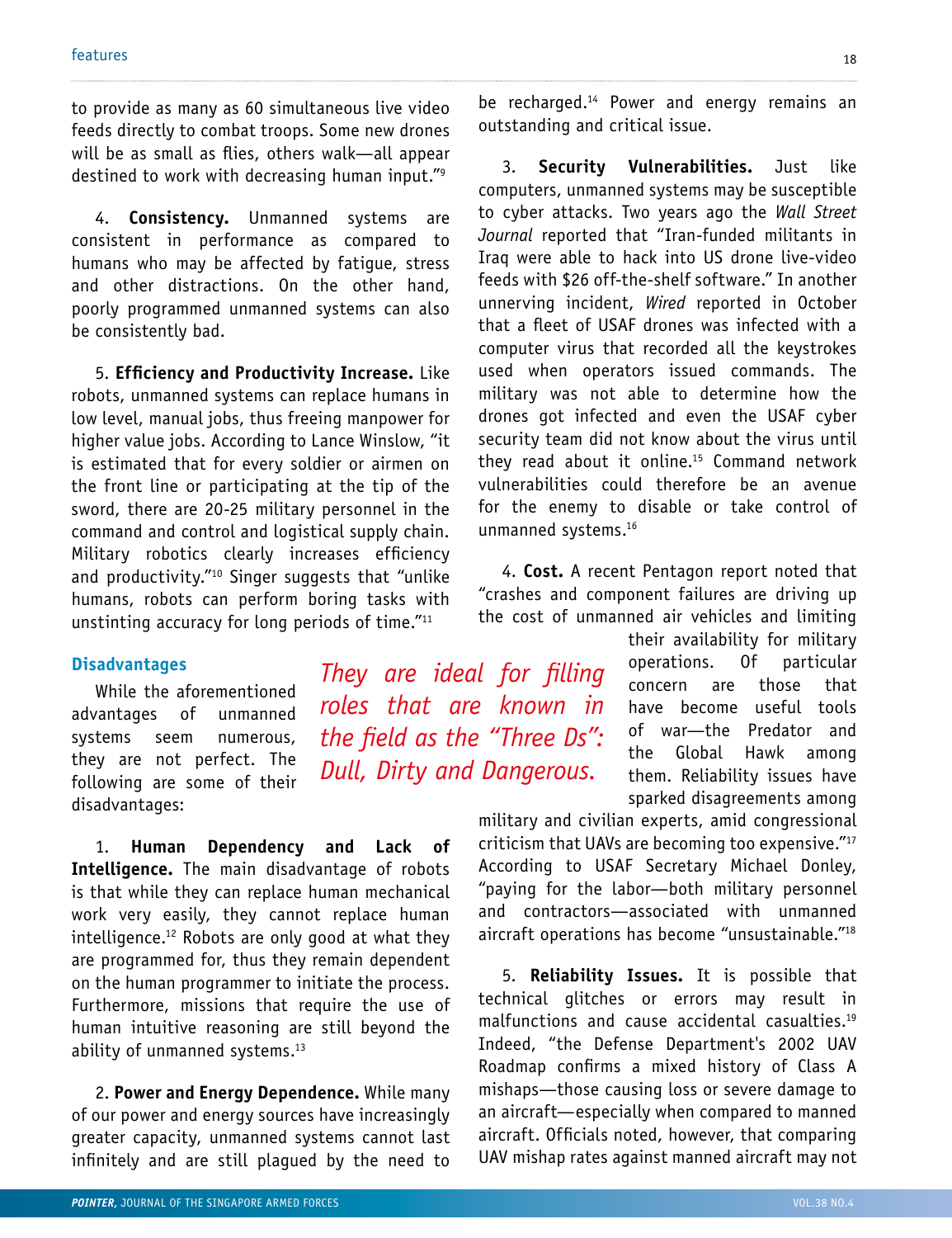be entirely fair, because commanders take risks with UAVs that they typically would not with piloted airplanes."20

6. **Situation Bias.** According to Lora Weiss, "testing poses a challenge because there is no realistic way to subject an unmanned system to every conceivable situation it might encounter in the real world. Moving to smarter and more autonomous systems will place an even greater burden on human evaluators and their ability to parse the outcomes of all this testing. They will never be able to assess all possible outcomes, because this would involve an infinite number of possibilities."21

*Robots are only good at what they are programmed for, thus they remain dependent on the human programmer.*

### **Controversies**

While there are constant debates on the advantages and disadvantages of using unmanned systems, there are many controversies that inhibit a full change to unmanned systems.

**Moral and Ethical Issues.** A key question involving the use of unmanned systems for military purposes is "who decides who lives or dies"? Most highranking military men and futurist philosophers believe that "robots should not be allowed to kill humans unless a human being is in the loop, which seems to point towards the future of 'video game warfare' through a 'tele-robotic motif.'"22 At the same time, unmanned systems have been considered inventions that make it easier to wage war:

Each level of separation from the actual field of battle lessens the moral and ethical chasm a person must overcome before he can justify taking a human life. The more we employ robots to do our killing, the easier it becomes to control the narrative of conflict as well. Wars are messy affairs that are rarely black and white. Yet unmanned vehicles that fire precision bombs and guided missiles allow us to reduce war to a video game with good guys and bad guys. It is no accident that many of the computer interfaces for modern weaponry resemble game consoles.23



*UAV in Flight*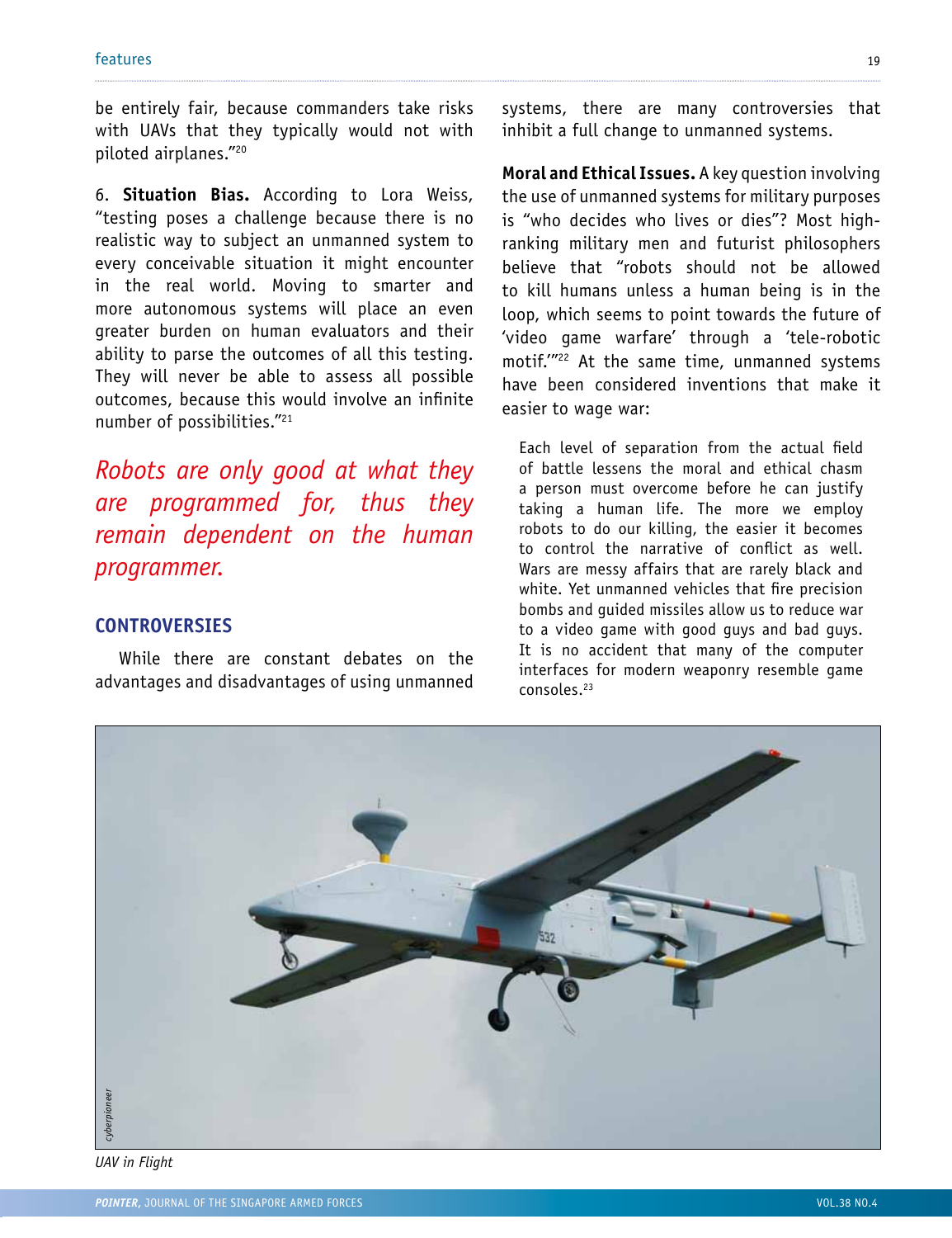**Non-Conformance to International Laws**. The rules of warfare require "combatants" to be relatively well demarcated, so that they can "safely" know who to kill. Accountability becomes an issue when there is no one present on the battlefield to be fought except for a flying robot. In many cases, the enemy is often picked off while engaged in clearly non-combatant situations, being unexpectedly attacked during daily activities in a typical civilian setting rather than in a strategic military target area. Drones are therefore not necessarily being "defended against"—instead the target is "assassinated" without a trial or any due process. $24$ 

**Ease of Starting Wars.** A study called "The UK Approach to Unmanned Aircraft Systems" states: "it is essential that before unmanned systems become ubiquitous (if it is not already too late) … we ensure that, by removing some of the horror, or at least keeping it at a distance, we do not risk losing our controlling humanity and make war more likely."25

**Messaging Disconnect.** There is a messaging disconnect between the users of unmanned systems and their targets. For example, according to a senior Bush administration official, "the unmanning of war plays to our strength. The thing that scares people is our technology." But this is not the view expressed when you meet with someone, for example, in Lebanon. On the contrary, an editor of a leading newspaper in Lebanon has commented that this shows the perpetrators are cowardly and not man enough to come and fight them directly. There is therefore a disconnect between the message being sent versus the message being received.<sup>26</sup> Furthermore, "the insurgents 'gain every time a mistake is made,' enabling them to cast themselves 'in the role of underdog and the West as a cowardly bully that is unwilling to risk his own troops, but is happy to kill remotely."<sup>27</sup>

 **Threat to Livelihoods.** An alleged controversy erupted in the USAF over the decision to give UAV "pilots" flight pay. Though the Air Force decision to give incentive pay to their UAV operators made sense, the announcement that UAV operators would qualify for flight pay has been met with some opposition—"do UAV pilots actually fly UAVs, or just control them electronically?"<sup>28</sup> While the controversy seemed to hinge on flight pay, the underlying issue might have been a perceived threat to the livelihood of the manned aircraft pilots.

# **Roadmap for Use of Unmanned Technology**

So what are the considerations for militaries that use unmanned technology? Are there lessons to be learned from other unmanned technology users? How should militaries apply unmanned technology to avoid or minimize the aforementioned controversies? An iterative roadmap with four stages as recommended by the Albright Strategy Group and adapted for the development of unmanned technology is shown in Figure 1 with all the possible considerations explained in the following paragraphs.<sup>29</sup>

**Assessment of Necessity.** It is necessary to assess the task that should be given to unmanned platforms. The most straightforward approach would be using unmanned technology to replace dull, dirty and dangerous roles. However, not every role can or should be left to unmanned platforms. It might be necessary to assess if there are alternative technologies which are more mature or cost less.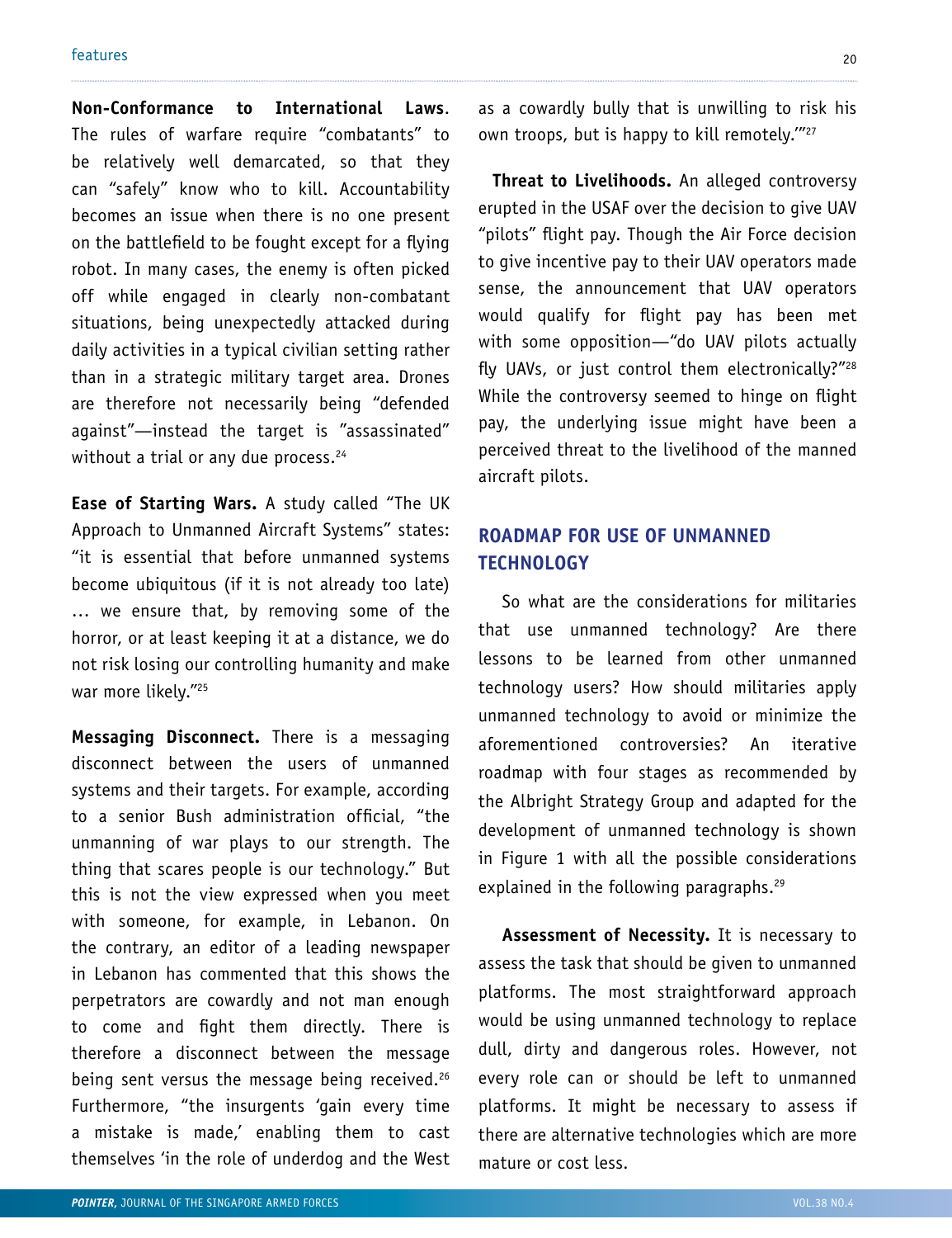|                                                 | Definition and Strategy<br>"Know Why" | <b>Direction</b><br>"Know What" | Technology<br>"Know How"           | <b>Action Plan</b><br>"To Do"                                                    |
|-------------------------------------------------|---------------------------------------|---------------------------------|------------------------------------|----------------------------------------------------------------------------------|
| <b>Unmanned</b><br><b>Technology</b><br>Roadmap | Assessment of Necessity               | Roles and Responsibilities      | Technology<br>Alternatives<br>Cost | Alliance with<br>Industries and<br>Institutions<br>Training and<br>Qualification |
|                                                 |                                       | Capability Considerations       |                                    |                                                                                  |
|                                                 |                                       | Clear Statement of Needs        |                                    | Tri-Service                                                                      |
|                                                 |                                       | Recognize Limitations           |                                    | Approach                                                                         |
|                                                 |                                       | Rules of Engagement             |                                    |                                                                                  |

*Figure 1: Unmanned Technology Capability Development Roadmap*

# *However, not every role can or should be left to unmanned platforms.*

**Cost.** Costs might be acceptable for the development of a small, finite number of unmanned systems. Once systems are fielded, however, there may be considerable unforeseen upkeep costs. Conversely, while there is a certain cost associated with fielding any war fighter, "there is a incomputable political cost associated with human war fighters when they are killed or seriously wounded—not to mention the political costs associated with the physical, emotional, and financial strain placed on their families during their absence, even if they return unharmed."30

**Rules of Engagement.** The Geneva Conventions and their additional protocols is "the body of international law that regulates the conduct of armed conflict and seeks to limit its effects. But when they were first drafted back in 1949, autonomous weapon systems were still consigned to the realm of science fiction and arguments still rage today about how the conventions relate to the use of robotic systems and robots themselves."31 An international consensus on

drone warfare needs to be sought, "given that the technology is certain to rapidly proliferate—more than 50 countries already possess some form of the capability."32 Militaries need to establish the rules of engagement that they will abide by when employing unmanned technology—however they need to take care that these rules do not prevent them from using the technology to its fullest potential.

**Capability Considerations.** Just like any other technology, it is important to prioritize and decide on capabilities as well as payload, one of which concerns weaponization. It has been suggested that since it will be very difficult to guarantee that autonomous robots can, as required by the laws of war, discriminate between civilian and military targets and avoid unnecessary suffering, they should only be allowed the autonomous use of non-lethal weapons. While the same robot might also carry lethal weapons, it should be programmed such that only a human can authorize their use. $33$ 

**Roles and Responsibility.** According to Singer, there is a need "to ensure that responsibility falls where it should," and that the use of unmanned systems be sanctioned with proper authority.<sup>34</sup> Furthermore, "this principle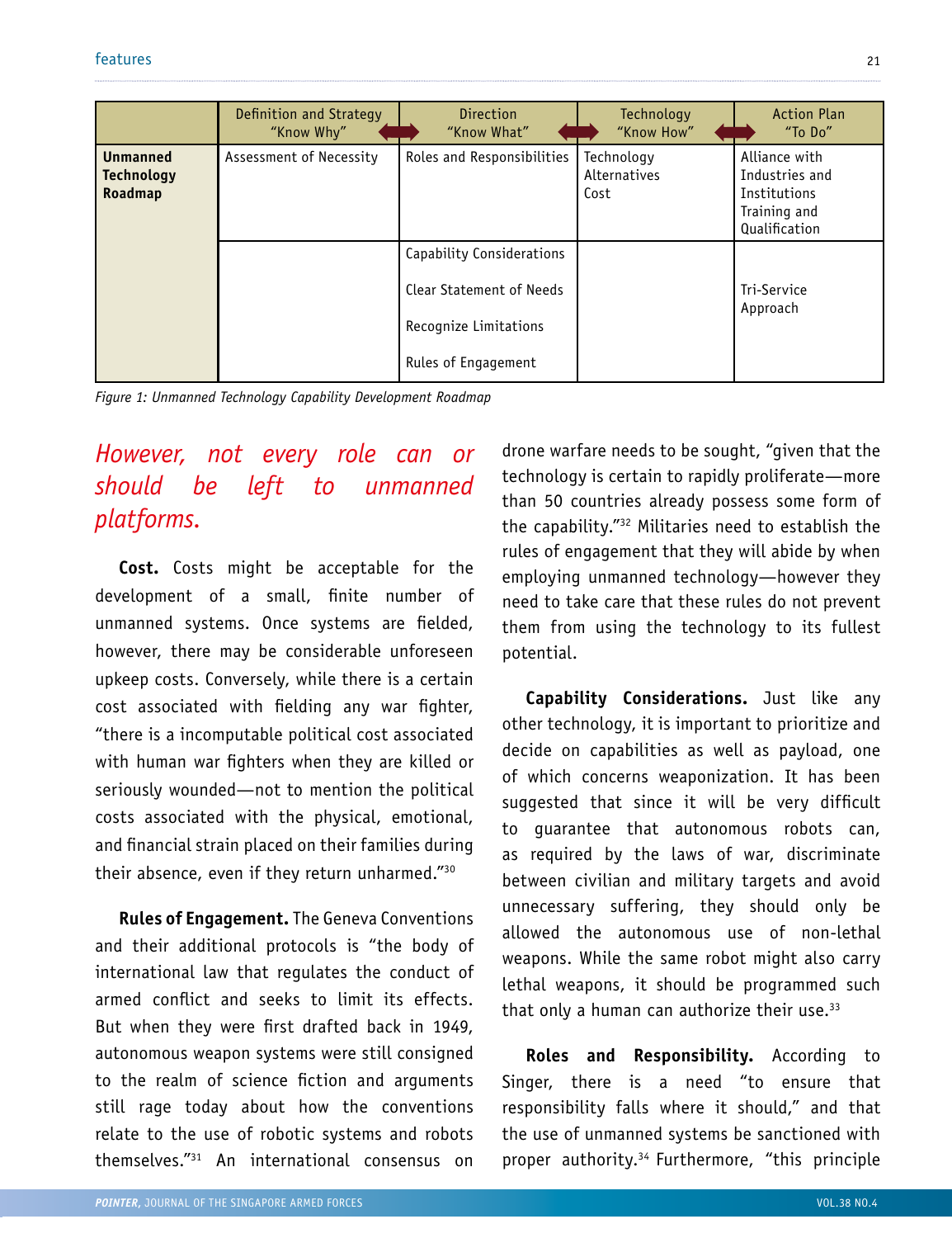of responsibility is not simply intended for us to be able to figure out whom to punish after any wrongdoing; but by establishing at the start who is ultimately responsible for getting things right, it might add a dose of deterrence into the system before things go wrong."35

**Training and Qualification.** It is recognized that:

Training is one of the most important ways that safety of operations is maintained and to enable operational effectiveness. Hence, there is a need to develop operator training procedures and qualification processes that will work in unison with regulatory and certification issues. An example is the UK Unmanned Aerial Vehicle Systems Association (UAVS) which has endorsed the need for appropriate training for safe operation of UAVs and is pursuing initiatives to establish accredited Unmanned Aerial Systems (UAS) training centers. It is also working with the government to set out clear guidelines as to the level of qualification for UAV commanders and pilots.36

In addition, militaries must not allow unmanned systems to be the technology that severs the connection between men and the battlefield and also the bond between the men fighting a war together. Training must inculcate the human touch and build something more than just men playing "video games."37

**Recognize Limitations.** There is a need to recognize both the technological limitations of unmanned systems and those of the human operators. For example, it was earlier quoted that a single drone may be able to provide 60 simultaneous live video feeds directly to combat troops. However, is it humanly possible for soldiers to make sense of so many simultaneous feeds?

**Clear Statement of Needs.** Besides limitations, there is also the need to balance the military's requirements versus the various technology options. Though there are many attractive technology options available, the important question is whether there is a need to adopt them. Clear statements of need must be crafted for unmanned systems. For example, a RAND project helped the USAF analyze support options for current UAV systems. Like many unmanned system projects, the USAF UAVs used spiral development, in which prototypes "are fielded at the same time that lessons learned and technology advances are feeding a continuous cycle of redesign. This approach created a fleet with multiple configurations, complicating maintenance and logistical support."38 Hence, it is necessary to have "a plan in place before production begins to standardize or at least limit the number of configurations within a fleet."39

**Tri-Service Approach.** There must be a tri-service approach to the development and use of unmanned systems. The usual demarcations between service-centric systems become increasingly blurred in the case of unmanned systems—UAVs are used by all the services. A service-centric approach would limit the harnessing of expertise. Furthermore, the dispersion of unmanned systems across the organization "makes it difficult for lessons learned to be easily shared," thus there is a need to structure an approach for sharing experience, such as regular conferences.<sup>40</sup> In addition, operational synergy can be gained if there is interoperability among the air-ground-sea unmanned systems.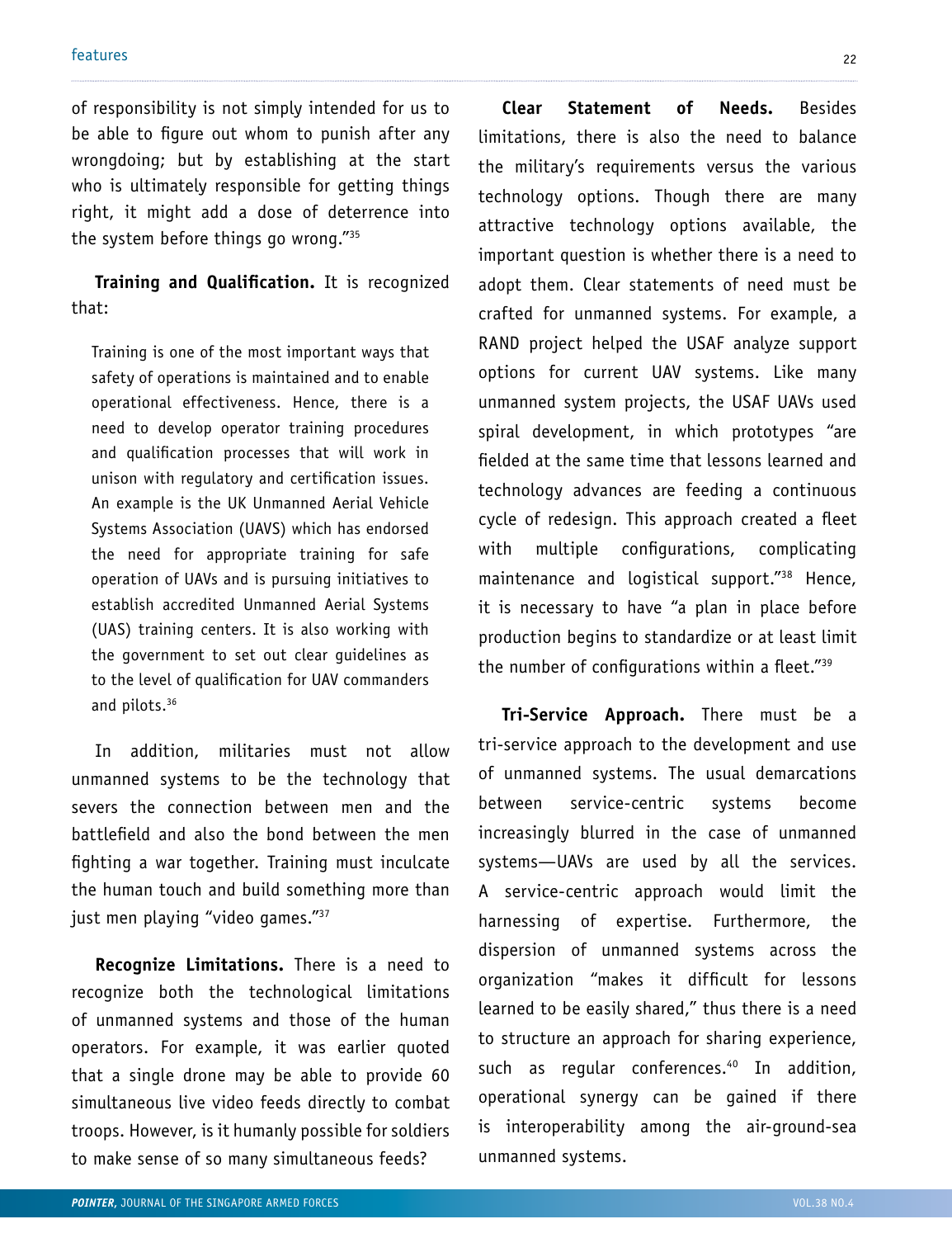**Alliance with Industries and Institutions.** There is a need to leverage on the expertise of external industries and institutions. While unmanned technology is maturing, further research and development is required, and this is best driven by outside agencies. This can help defray the risk usually associated with research and development while allowing the military to concentrate on its core capabilities.

#### **Conclusion**

There is a role and place for both unmanned and manned systems on the future battlefield. While operating unmanned systems can prove costly, keeping people out of harm's way is priceless. The use of unmanned systems brings many benefits, but they should be seen as complementary to rather than replacements for existing manned systems. In the end, the importance of the human factor is aptly summed up below:

*The human factor will decide the fate of war, of all wars. Not the Mirage, nor any other plane, and not the screwdriver, or the wrench or radar or missiles or all the newest technology and electronic innovations. Men—and not just men of action, but men of thought. Men for whom the expression "By ruses shall ye make war" is a philosophy of life, not just the object of lip service.*

*–Ezer Weizman, Israeli Defense Forces Air Force Commander.41*

#### **Endnotes**

- 1. Ed Grabianowski, "How Military Robots Work," *HowStuffWorks*, http://science.howstuffworks.com/ military-robot.htm.
- 2. "History of Unmanned Aerial Vehicles," *Wikipedia*, http://en.wikipedia.org/wiki/History\_of\_unmanned\_ aerial\_vehicles.
- 3. Alexander Lychagin, "What is Teletank?" *Odint Soviet News*, http://www.odintsovo.info/news/?id=1683.
- 4. Douglas W. Gage, "UGV History 101: A Brief History of Unmanned Ground Vehicles (UGV) Developmental Efforts," *Unmanned Systems Magazine* 13, no. 3 (1995).
- 5. "Remotely Operated Underwater Vehicle," *Wikipedia*, http://en.wikipedia.org/wiki/Remotely\_operated\_ underwater\_vehicle.
- 6. Job C. Henning, "Wanted A Doctrine for Use of Drones," *TODAY*, 22 February 2012.
- 7. Ibid.
- 8. Ibid.
- 9. "How Robot Drones Revolutionized the Face of Warfare," *CNN*, http://edition.cnn.com/2009/WORLD/ americas/07/23/wus.warfare.remote.uav/.
- 10. Lance Winslow, "Unmanned Vehicle Robotic Warfare," *Online Think Tank*, 18 May 2007, http://www. WorldThinkTank.net.
- 11. P. W. Singer, *Wired for War: The Robotics Revolution and Conflict in the 21st Century* (Penguin Press, 2009).
- 12. "Future Robots Are Ready To Replace Human Beings," *ScienceProg*, 18 March 2009, http://www.scienceprog. com/future-robots-are-ready-to-replace-human-beings/.
- 13. Michael D. Long, "Manned Vs. Unmanned Aerial C4-ISR: An Analysis," Aerial Surveillance Systems, December 2011.
- 14. Trevor Timm, "Drones: A Deeply Unsettling Future," *Al Jazeer*a, 7 December 2011, http://www.aljazeera.com/ indepth/opinion/2011/12/201112774824829807.html.
- 15. Ibid.
- 16. Winslow, "Unmanned Vehicle Robotic Warfare."
- 17. Michael Peck, "Pentagon Unhappy About Drone Aircraft Reliability: Rising Mishap Rates of Unmanned Vehicles Attributed to Rushed Deployments," *AllBusiness*, May 2003, http://www.allbusiness. com/public-administration/national-securityinternational/540449-1.html.
- 18. Sandra Erwin, "For US Air Force, the Cost of Operating Unmanned Aircraft Becoming 'Unsustainable,'" *National Defense*, 19 September 2011, http://www. nationaldefensemagazine.org/blog/Lists/Posts/Post. aspx?ID=523.
- 19. "How Robot Drones Revolutionized the Face of Warfare."
- 20. Peck, "Pentagon Unhappy About Drone Aircraft Reliability."
- 21. Lora G. Weiss, "Autonomous Robots in the Fog of War," *IEEE Spectrum*, August 2011, http://spectrum.ieee.org/ robotics/military-robots/autonomous-robots-in-thefog-of-war/1.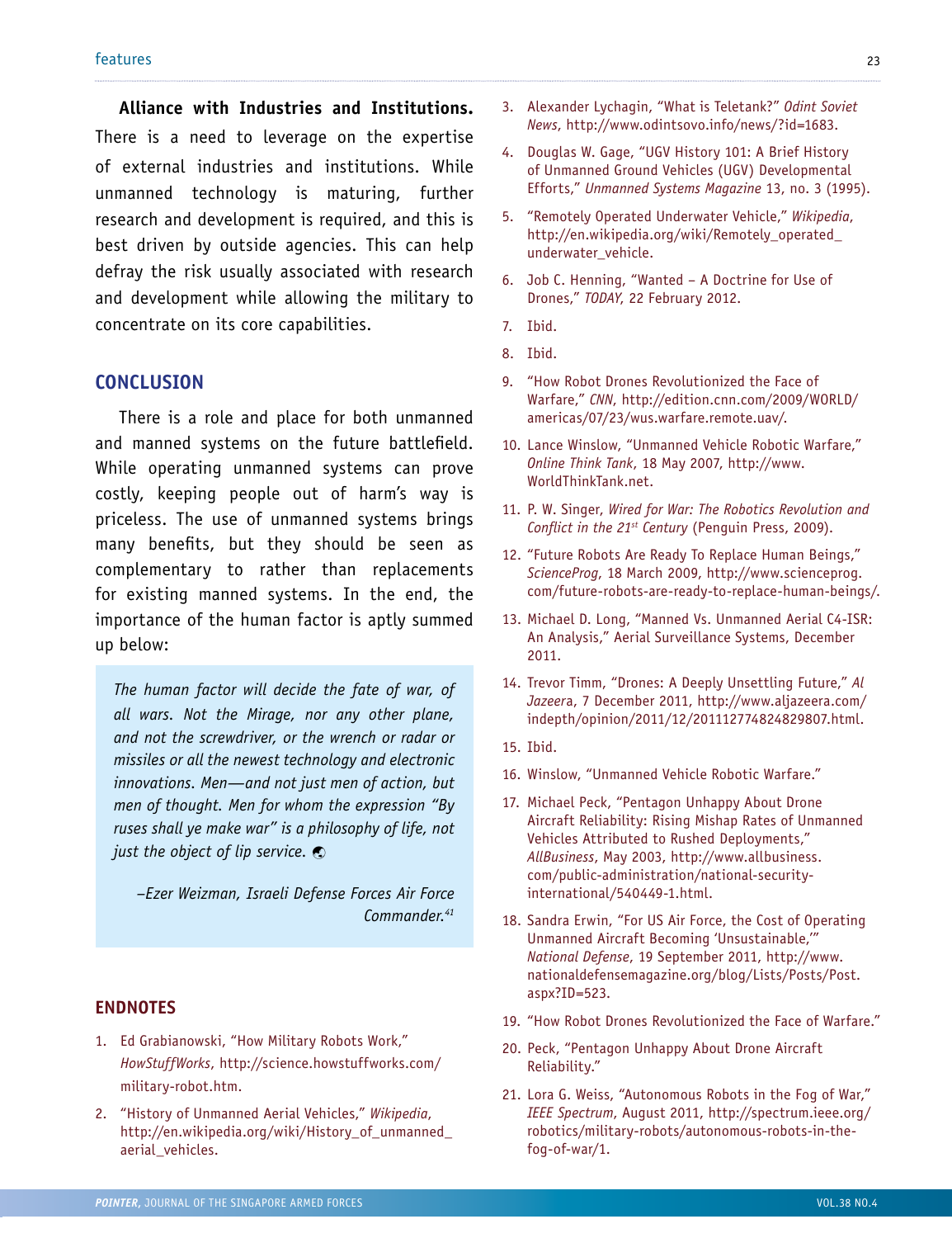- 22. Winslow, "Unmanned Vehicle Robotic Warfare."
- 23. Thomas G. Vincent, "The Ethics of Robotic War," *Ethical Spectacle*, March 2009, http://www.spectacle.org/0309/ vincent.html.
- 24. "Unmanned Drones, and Why They Suck," *Conflict Source*, 30 December 2011, http://conflictsource. com/2011/12/30/combat-drones/.
- 25. UK Ministry of Defense, "UK Approach to Unmanned Aircraft Systems," Joint Doctrine Note 2/11, 30 March 2011, http://www.parliament.uk/deposits/ depositedpapers/2011/DEP2011-1514.pdf.
- 26. Singer, *Wired for War*.
- 27. Richard Norton-Taylor and Rob Evans, "The Terminators: Drone Strikes Prompt MoD to Ponder Ethics of Killer Robots," *Guardian*, 17 April 2011, http://www.guardian. co.uk/world/2011/apr/17/terminators-drone-strikesmod-ethics.
- 28. Terry Stevens, "Flight Pay for Drone Drivers," *Military. com*, 31 October 2009, http://www.military.com/ opinion/0,15202,204959,00.html.
- 29. "A Common Roadmap Framework," Albright Strategy Group, http://www.albrightstrategy.com/framework. html.
- 30. John S. Canning, "Weaponized Unmanned Systems: A Transformational Warfighting Opportunity, Government Roles in Making it Happen," Engineering the Total Ship (ETS) 2008 Symposium, 24 September 2008, http://www.sevenhorizons.org/docs/ CanningWeaponizedunmannedsystems.pdf.
- 31. Sean Davies, "Drone Warfare and the Geneva Convention," *Engineering and Technology Magazine* 6, issue 8 (2011), http://eandt.theiet.org/ magazine/2011/08/just-war.cfm.
- 32. Henning, "Wanted A Doctrine for Use of Drones."
- 33. Singer, *Wired for War*.
- 34. Ibid.
- 35. Ibid.
- 36. "Core Themes," Unmanned Aerial Vehicle Systems Association, http://www.uavs.org/themes.
- 37. Nicholas Pell, "Unmanned Ground Vehicles: Rise of the Machines?" *Made Man*, 9 August 2011, http://www. mademan.com/unmanned-combat-vehicles-rise-of-themachines/.
- 38. "Balancing Rapid Acquisition of Unmanned Aerial Vehicles with Support Considerations," RAND Corporation Research Brief Series, http://www.rand. org/content/dam/rand/pubs/research\_briefs/2005/ RAND\_RB176.pdf.
- 39. Ibid.
- 40. Ibid.
- 41. Ezer Weizman, *On Eagles' Wings: The Personal Story of the Leading Commander of the Israeli Air Force* (New York: Macmillan, 1976).